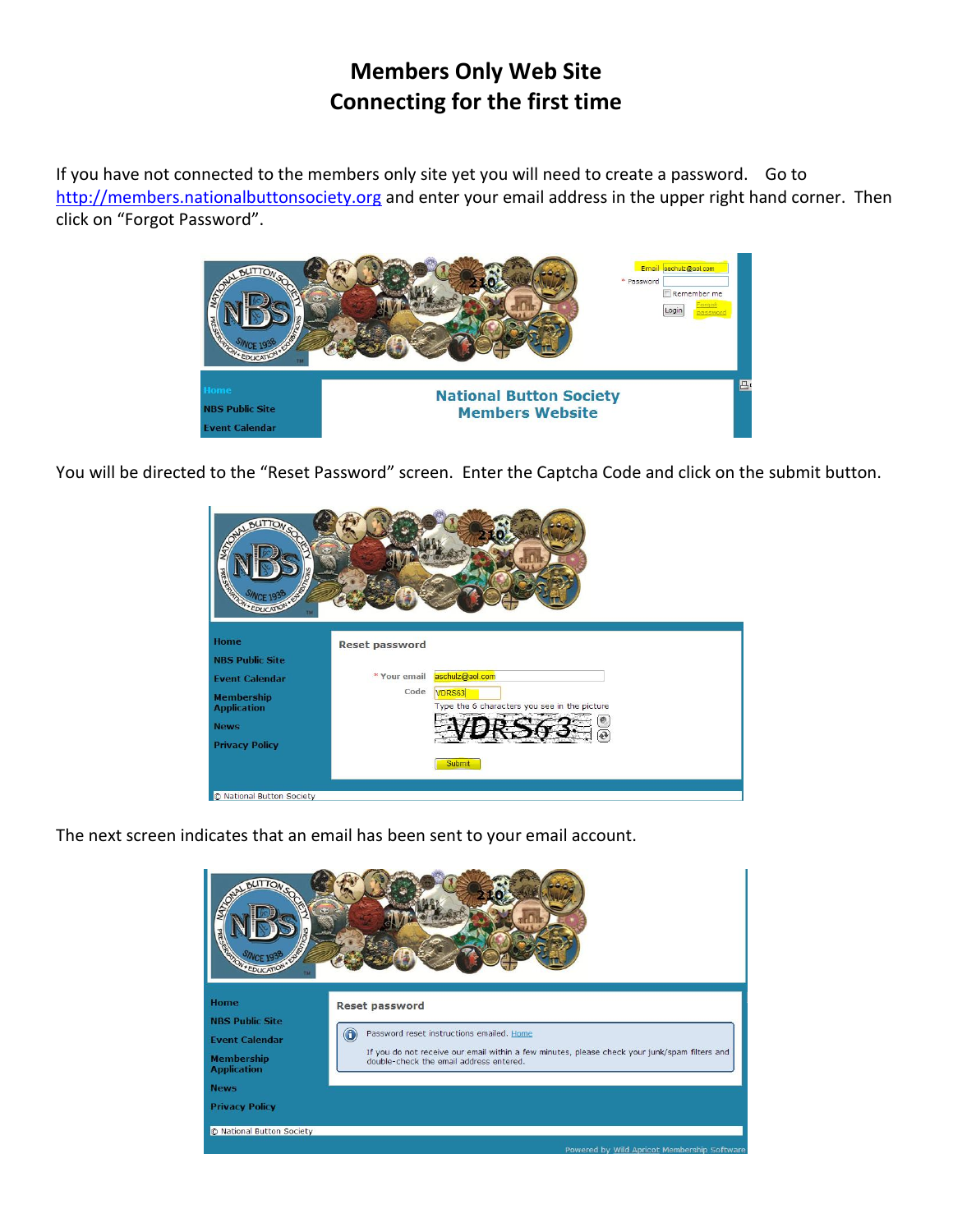Check your email. You should receive an email like the following example!

Hello Al Schulz,

A request was made to recover a lost password for this email address at http://members.nationalbuttonsociety.org/

To choose a new password go to:

http://members.nationalbuttonsociety.org/Sys/ChangePassword?id=648855ec-8b05-467b-86a8e7352fa9dbbf (if the link does not open - please copy-paste the link into the address line of your browser).

If you did not request a new password at  $\frac{http://members.nationalbuttonsociety.org/}{http://members.nationalbuttonsociety.org/},$  you may safely disregard this email.

Many thanks, **National Button Society** 

Go to the "Choose New Password" link above and enter a password and confirm it by re-entering it. If you forget your password later you will need to start at the top again.



After you have clicked on "Set New Password" in the screen above you will see the following screen which confirms that your password was changed successfully. Click on the "Home" word to go to the Members Only login page.

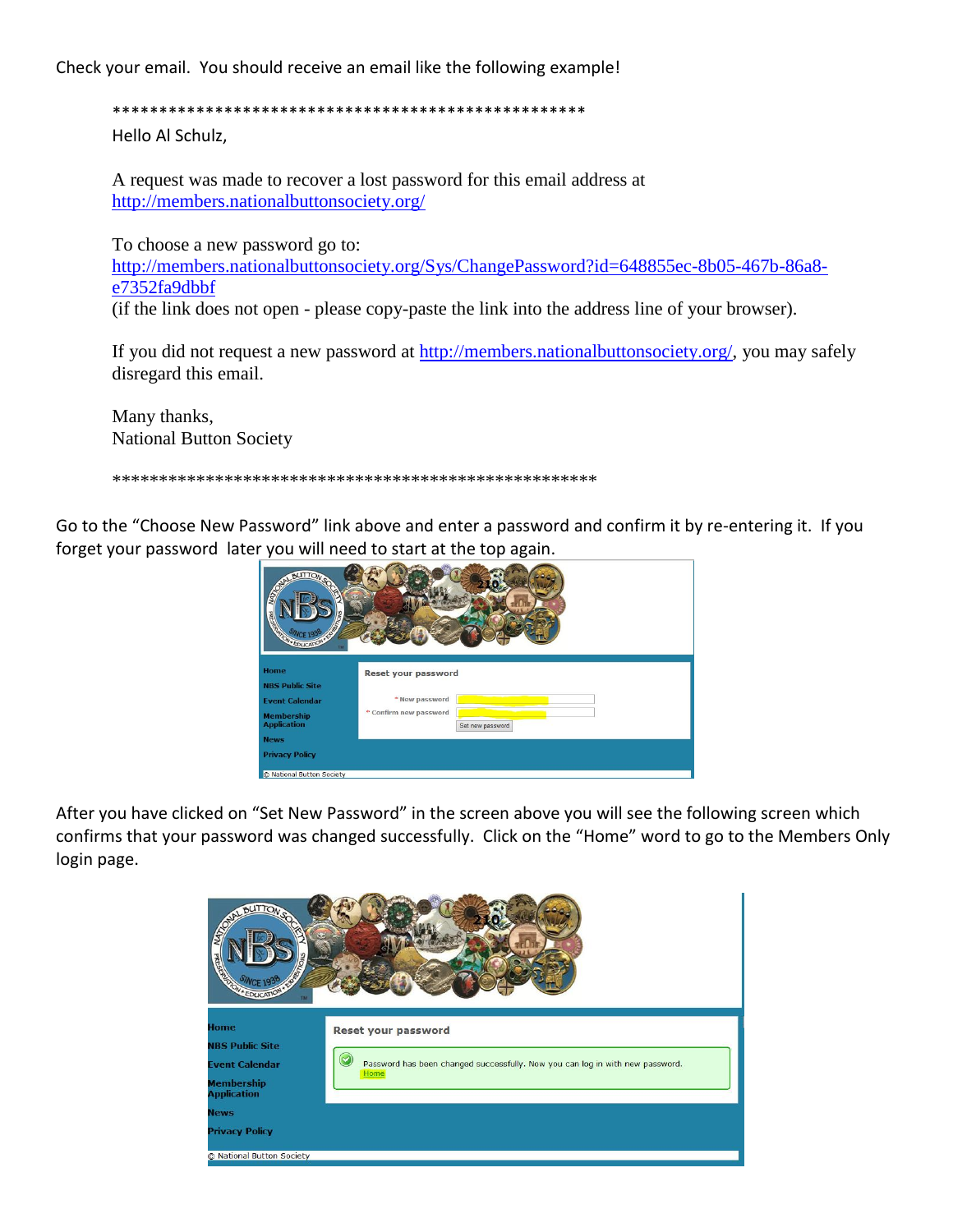Now enter your email and the password you selected.



You will be asked to accept the "terms of use" to continue.



You are now logged in to the "Members Website". You may select any of the showing pages in the ribbon bar at the left or view your profile. You may also want to review your profile information to confirm that your information is correct. Click on "View Profile" in the upper right on the page.